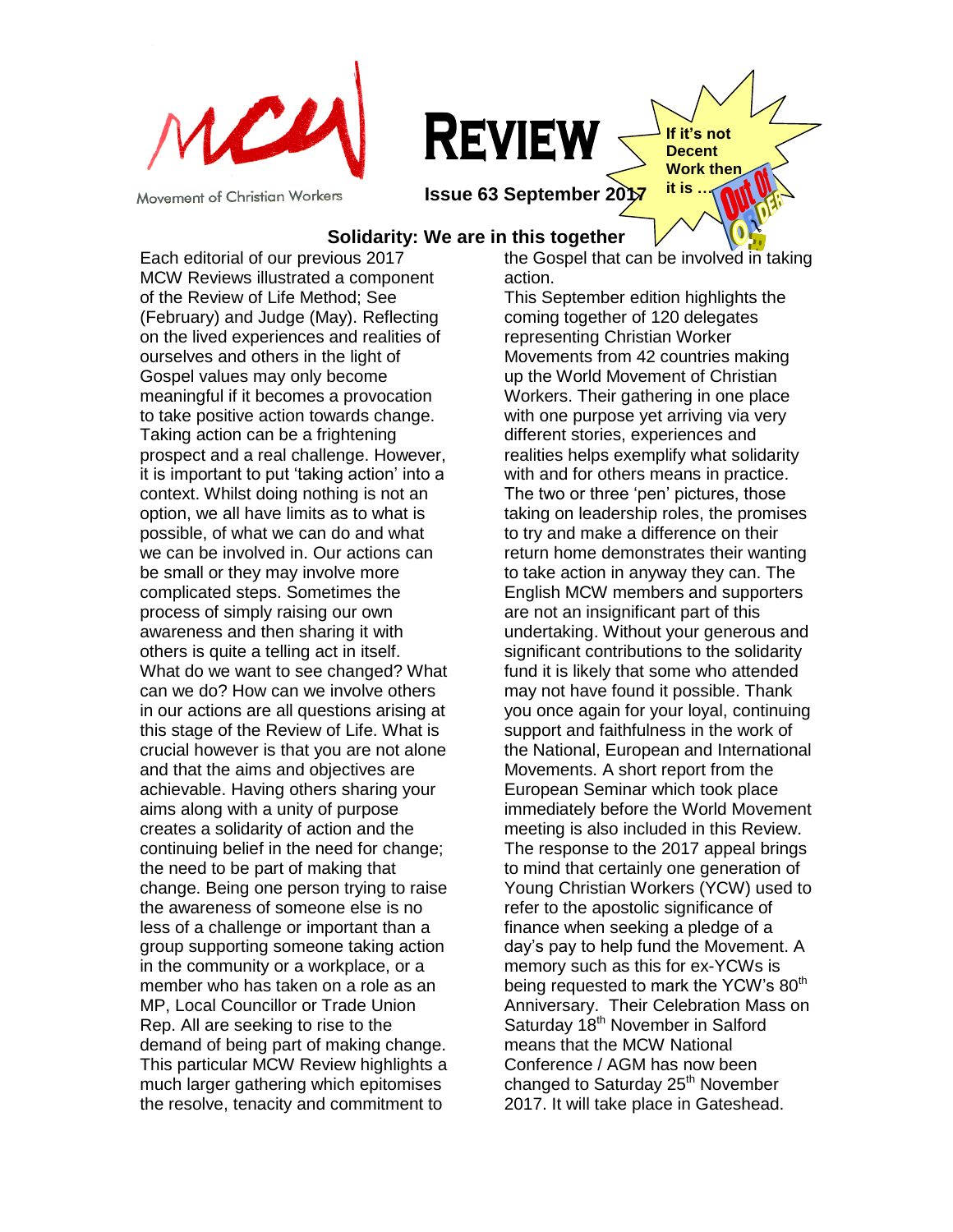



From the 15th to the 21st of July 2017, 120 delegates representing Christian Worker Movements from 42 countries and under the theme "Land, Roof and Work for a dignified life" gathered in the University of Mysticism in Avila.

During the International Seminar



the focus was on the issues of how to build solitary in society. The current threat to human dignity and the situation of the right to work was analysed from the perspective of the employment situation of the workers shared by the delegates of the World Movement of Christian Workers (WCMW) from the Americas, Africa, Asia and Europe.

(Mary Foy and Chris McHugh, MCW delegates)

The Director of the International Labour Office in Spain participated in the dialogue as well as representatives of the International Trade Union sphere and popular movements, to speak about the world employment situation, the trends, the present and the past. Pope Francis´ perspective on human work was presented by the Bishop of the Workers´ Pastoral (Pastoral Obrera) of the Spanish Episcopal Conference.

**ION OFFICE**  $r_{\rm com}$  000

#3TVD

The General Assembly of the WMCW, which followed the WMCW seminar, evaluated the actions carried out during the past 4 years, held elections for the new Coordination and approved the proposals for actions for its affiliates for the years 2017-2021.

This particular meeting marked the  $50<sup>th</sup>$  anniversary of the World Movement celebrating 50 years of commitment to the evangelisation of the world of work. (Photo capturing the cutting of the celebratory cakes.)

# **Pope Francis' Message to the WMCW**



Pope Francis sent a message to the International Meeting of the World Movement of Christian Workers on the occasion of the 50th anniversary of its foundation. Referring to the theme of the meeting "Land, Home and Work for a Decent Life", the message stressed that "the dignity of the person is closely united to these three realities" which remind us that the fundamental experience of the human being "is to feel rooted in the World, in one Family, in a Society. Land, home, and work, continues the message, means "fighting because every person lives in a manner consistent with their dignity and nobody is discarded. To this we encourage our faith in God, who sent his Son into the world because, sharing the story of his people, living in a family and working with his hands; He could redeem and save the human person with His Death and Resurrection ". Finally, the Pope urged the Christian Workers Movement "to persevere with renewed impetus in the effort to bring the Gospel into the world of work".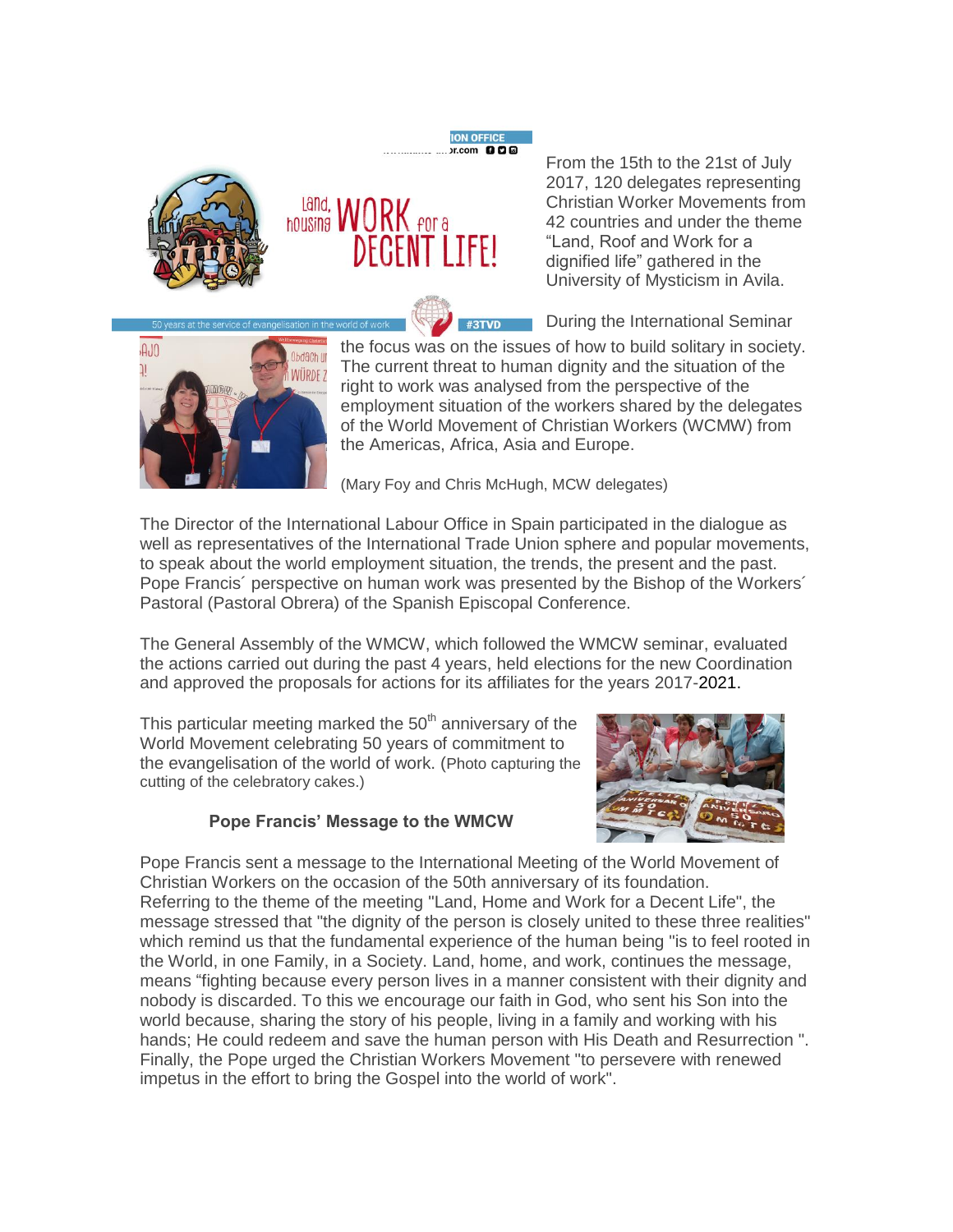







Mariléa Damasio, Jean-Claude Tolbize, Marie FatimaBernard Robert MTC, Brazil LOAC, Rodrigues LOC, Portugal ACO, France

&







### **World Assembly 2017 Other members of the WMCW Coordination**

Hortense Dembele, MTC Mali Julian Rigau, MTC Cuba Armin Huerner, KAB Switzerland Mala Sammunege, CWM Sri Lanka Marcelino Teodoro, MTC Brazil Samydoray Sinapan, CSFM Singapore Philippe Chatelain, ACO France (treasurer)



### **Kazuko Ariyoshi**

Kazuko is a national leader of the Christian Worker Movement of Japan. One of their current priorities is to work alongside migrants many of whom are disadvantaged and their circumstances put them at risk of both economic and sexual exploitation. The Japanese Movement offers practical help by linking them with relevant support organisations as well as specific legal aid so that their status can be regularised.

Nakai is a Jesuit Priest who was inspired to be a spiritual accompanier in the Movement when working with Victoria Seo Sunhee who is a leader in the Korean Movement. He witnessed at first hand her commitment and leadership in the trade union she helped to establish in her work place. She, along with her husband, is also an activist in the community and parents of two children.





**Sister Lydia** (pictured here with David McLoughlin 2013) Sr. Lydia, a spiritual accompanier in Nicaragua, in a powerful bidding prayer during a Eucharistic Celebration spoke of the violence and discrimination routinely suffered by women in countries across Central and South America. The women with the least means were most at risk. Sr. Lydia blamed macho culture

and a socio-economic system which endorses this behaviour. Her hope was that change was possible at a personal level as well as broader economic reforms.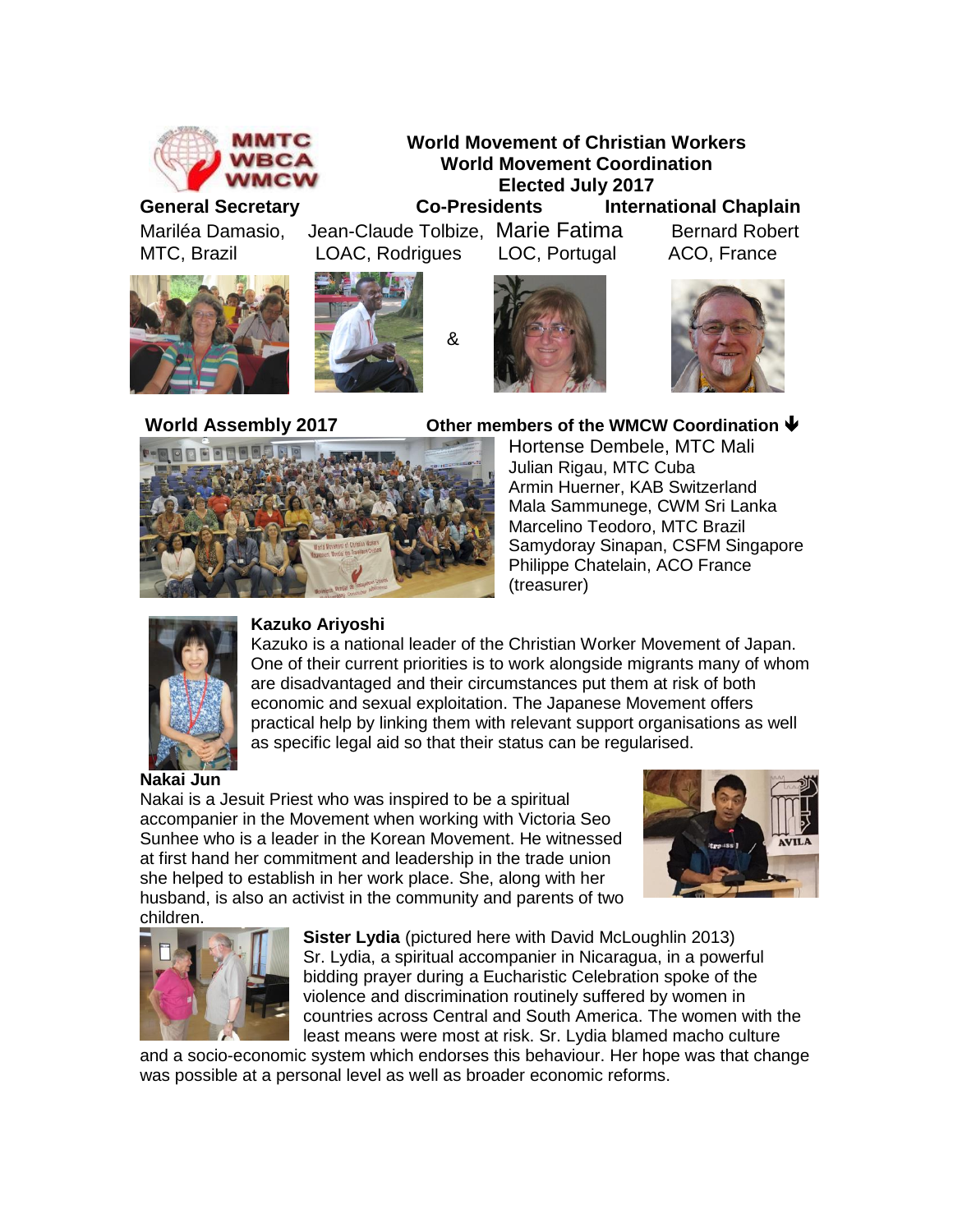

# **Final Statement of the International Seminar and General Assembly of the WMCW – Avila, Spain, 2017**

Gathered to discuss and renew our commitment to bringing the Gospel closer to the



world of work, we have completed the work of the International Seminar and the General Assembly on the theme "Land, Housing and Work for a Decent Life". This seminar brought together delegates from Africa, America, Asia and Europe.

During these days, we have lived together in a caring and

fraternal way. We were welcomed by the city, its diocese, its mass media and for that we are very grateful. During our meeting, we were able to welcome among us the main leaders of the Church and the trade union representatives of Spain, who encouraged us to continue building bridges between the world of the Church and the world of Work. We thank God for 50 years of Christian presence in the world of work and for this journey alongside so many working sisters and brothers sharing their doubts and hopes, their joys and their sorrows. We feel supported by Pope Francis in our task of evangelization.



In his message to our Assembly, through the Bishop of Avila, the Pope invites us to « bring the Gospel closer to the world of work, so that the voice of workers continues to resonate within the Church; and to lead the struggle so that the whole world can live in dignity, with no one

excluded from it. » From our perspective of believers, we have shared our experience and our presence in the different realities of the Movements that make up the WMCW. The International Labour Organization (ILO), the European Trade Union Confederation (ETUC) and the Popular Movement of Forgotten Neighbourhoods shared their experience with us. We have deepened the teaching of Pope Francis on pastoral work, the economy of rejection and decent work.



(MCW delegate Chris McHugh speaking from the podium)

**We shared our concerns** about unemployment, the lack of decent jobs and the precarious labour relations around the world, and how these generate pain, suffering, death, lack of solidarity, despair, war, violence and migration. Profit is based on a model of labour relations which weakens labour law, collective

bargaining, protection and social rights, as well as the representation and defence of workers. In one phrase, it is based on the impoverishment of life, dehumanization and inequality at work. These conditions affect the lives of millions of people and entire families irrespective of age, sex, race, irrespective of the place where they live. Young people, women and children (child labour) are also affected. This suffering is the result of a system based on a culture of rejection that transforms people into goods. These characteristics are found in all countries, since we share a context of economic globalization which does not take into account solidarity and respect for the common good.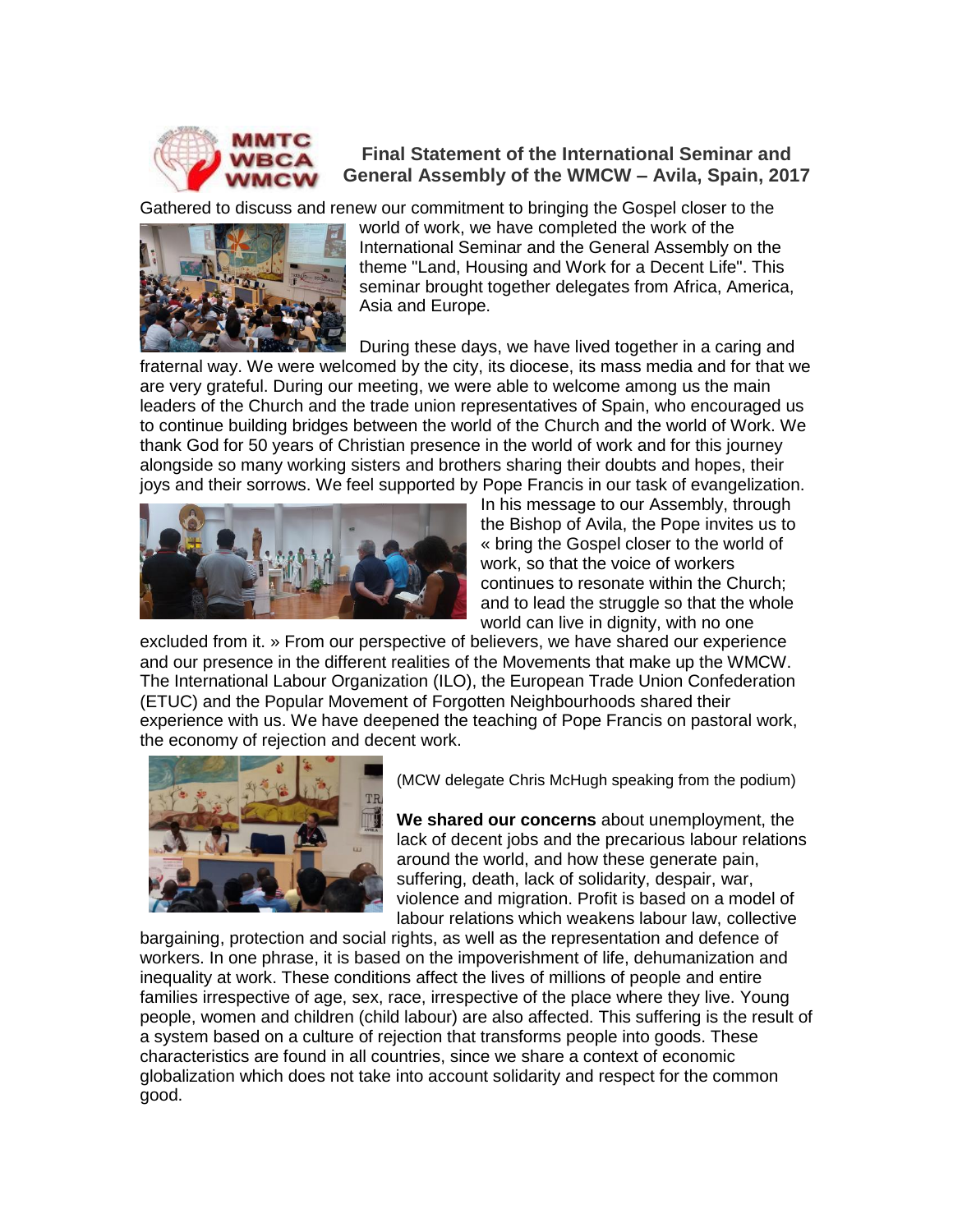**We feel challenged** as the pain of the whole family of workers is also our pain. We want to be a sign of hope and show signals of hope, personally and collectively. We want to maintain an attitude that strengthens our presence among our working brothers and sisters, so as to listen, accompany, train and denounce situations. This depends on our personal commitment and is how we can bring about processes of humanization and allow Jesus to be visible through us, as a gesture and sign of love towards others, in our close, precarious and poor spaces. This goes together with an explicit commitment to increase global solidarity, in line with the international dimension of our Movements.

Meeting these challenges can be achieved by continuing the evangelization of the world of work and announcing the good news, in line with the humanization project that God is pursuing for all and which places the person, made in His image and likeness, at the centre of all concerns. We are aware of our limitations but we also know that other major actors share our commitment and fight for the sacred dignity of the person. They share the slogan "land, housing and work for a decent life." Pope Francis encourages us to continue building alternatives, both small and large. The World Movement of Christian Workers wants to continue to grow, in partnership with other realities, to build a world with more justice, solidarity and a more sustainable world.



**We offer our commitment**, our work and our struggles to all the workers of the world, at local, regional and global level. This is how we will realize our evangelization mission. We intend to adapt the organization of the MMTC to better respond to this challenge.



#### **We are committed to:**

1. Strengthening our militant lifestyle, our formation and our Review of Life in accordance with our faith in Jesus Christ, with the Gospel and the social doctrine of the Church.

2. Promoting the relationship between Movements and the workers pastoral: we need to be a voice in the Church and a

voice in the world of work, with particular attention to the most excluded and precarious people.

3. Analysing the regional situation of workers in order to create dynamics that denounce situations of vulnerability of rights and protect the dignity of the person. Promote equal opportunities for men and women in all areas working in partnership with other organisations.

4. Encouraging alliances with other major actors at local and regional level who share our approach to decent work and the construction of the common good.

5. Promoting solidarity and common action with popular movements, during World Meetings, in a dialogue with the Pope, and at specific regional meetings.

6. Continuing to invite all Christian Workers Movements to take part in the International Day of Decent Work (7 October), together with the world trade union movement and the International Labour Organization.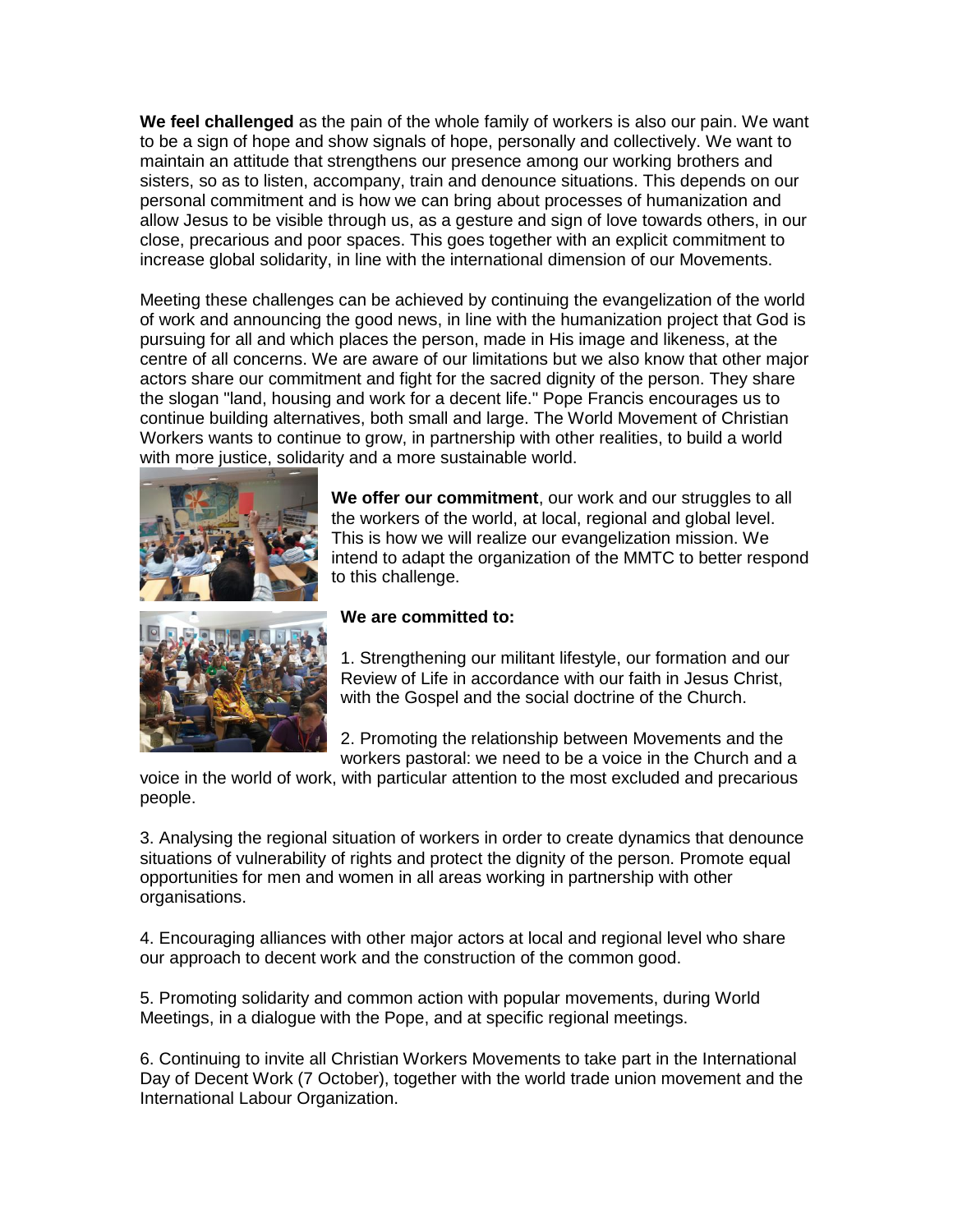7. Proposing at local and regional level a partnership of Christian inspired organizations, and in doing so try to launch an international initiative of the Church in favour of decent work.

8. Demanding decent work for all.

9. Urging states to guarantee a social wage or citizen"s income that will help avoid the rejection of millions of people if access to decent work is not guaranteed.



View of Avila from the CITES Institute Conference Centre, Avila, Spain, July 2017



# **European Seminar, Avila 2017**

Sixty participants from 11 European countries met from  $12<sup>th</sup>$  to  $15<sup>th</sup>$  July to hold their annual seminar. It was timed so that the delegates could then attend the WMCW meeting without extra travel expenses. The English MCW"s delegates for both meetings were

Mary Foy and Chris McHugh. Jim Dearlove attended the meeting as a member of the European Coordination.



The theme of the ECWM seminar was: **Decent work and precarious jobs in Europe**

The starting point for this seminar was the focus on personal experiences and the consequences of the changes taking place in the world of work with particular emphasis on the alarming increase in the precariousness of working life throughout the continent. It was noted that those with the least means in every country were the most vulnerable and most at risk of suffering from the precarious nature of modern employment.



There was also reflection and debate on the plight and situation of asylum seekers and refugees led by Alberto Plaza SJ who is Director of the Jesuit service to migrants in Spain (pictured on right of top table contributors).

Participants visited 2 projects in Avila. The first was an organisation supporting the creation of small businesses and the second was a special employment centre for people with disabilities. At the end of these visits an action took place where the participants approached the citizens of Avila to get their opinion on decent work.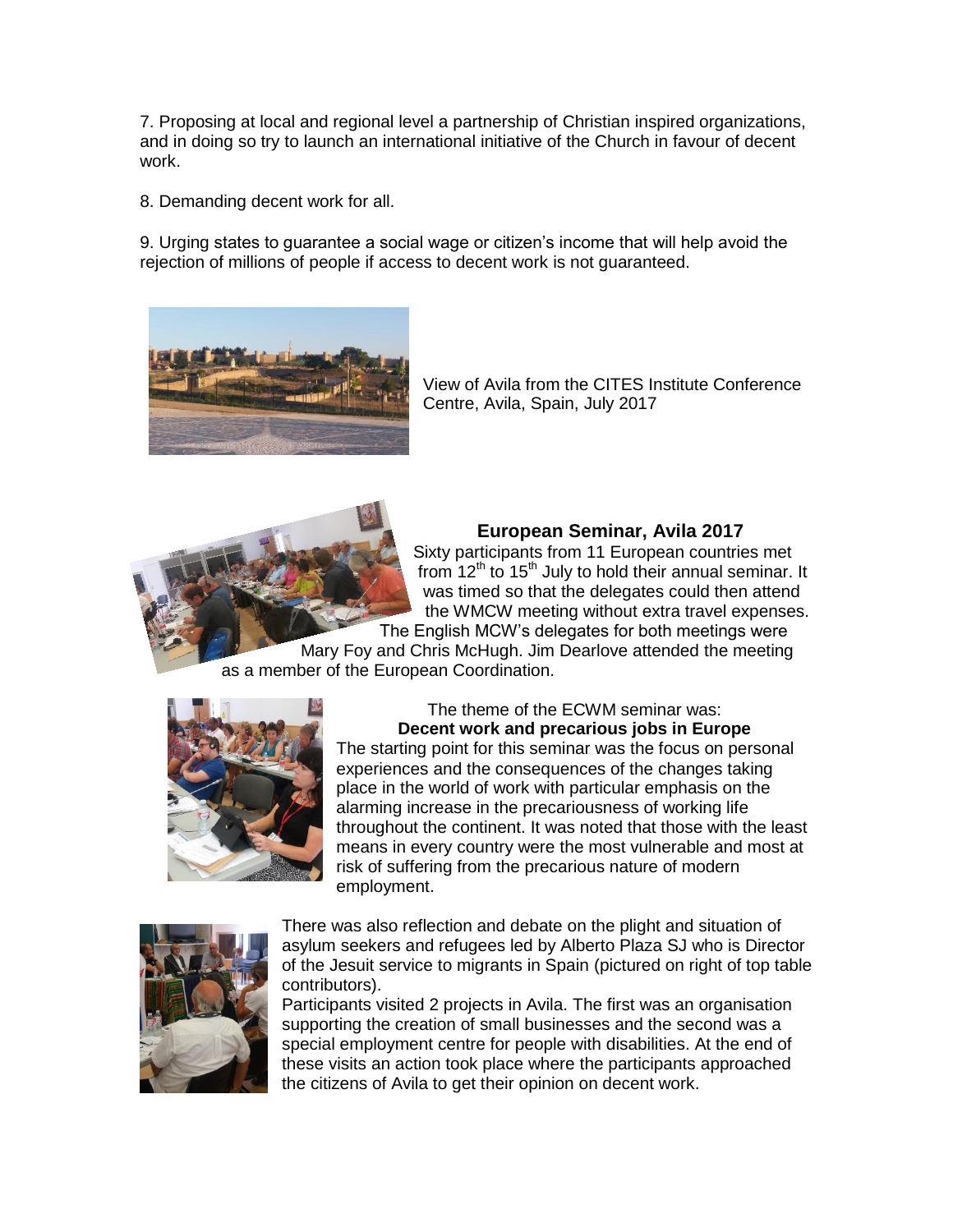

Gerard Müller, (on the right of the picture) is Chaplain to the ECWM and has much experience as a spiritual accompanier at a local and national level in the ACO of France. He gave a thought provoking presentation focusing on the time and context of when Isaiah was voicing his proclamations in 539BC. There were Jews returning home from exile. In addition there were foreigners newly arriving.

However, these newcomers and the Jewish Diaspora were coming back to where an already established Jewish community existed. This settled community treated all the incomers with suspicion and considered them to be of lower status. In this moment of



crisis Isaiah was pointing out that there was an absence of justice. He declared that if you have respect for justice you will be saved and respecting justice enabled you to untie the cords of your yolk. This was and still is vital to remember. Gerard was saying that this situation, this prophesy, informed and had a significant impact on the way that Jesus acted because He promised to create a new heaven and a new earth which would fulfil the story of liberation. Thus, God"s promise to us is in the here and now providing we commit to making a positive difference.

The latter part of the seminar programme concentrated on preparing for the International Seminar and General Assembly of the WMCW.

#### **Hello and Goodbye**



A new European Coordination group has now been formed. It"s hello to Mary Foy who has taken over the mantle from Jim Dearlove who has now finished his mandate on the group. We congratulate Mary and wish her every success in this new role whilst thanking Jim for his time and hard work over the last 4 years. The new Coordination Group of the ECWM is now made up of: Otto Meier, ECWM President (KAB, Germany); Armin Hürner, Treasurer (KAB, Switzerland); Gerard Müller, European Chaplain (ACO, France); Mary Foy (MCW, England); Karl Brunner (KVW, Italy); Olinda Marques (LOC, Portugal); Sylvain Knittel (ACO, France); Peter Koutny (KAP, Czech Rep.), Celia Santiago (ACO, Spain) and Pontien Kabongo (EWP Representative).



We say goodbye to Manolo Copé (left) the ECWM Coordinator for the last 4 years. His hard work and dedication during that time was immeasurable. He became a great friend of the MCW and as Jim Dearlove said "Manolo was a joy and inspiration to work alongside". We welcome Toni Santamaría, (right) the new Coordinator and wish him well in his new role.





Saturday 7<sup>th</sup> October 2017 is designated World Day for Decent Work. Please see if you can mark this day in some way and remember those who don"t have decent work. Perhaps make a point of talking to at least one other person so that they too can become aware of the need to stand up and speak out about the necessity to become more conscious of the situations some workers have to endure. Work that is not decent and does not respect the dignity of the worker is definitely out of order!